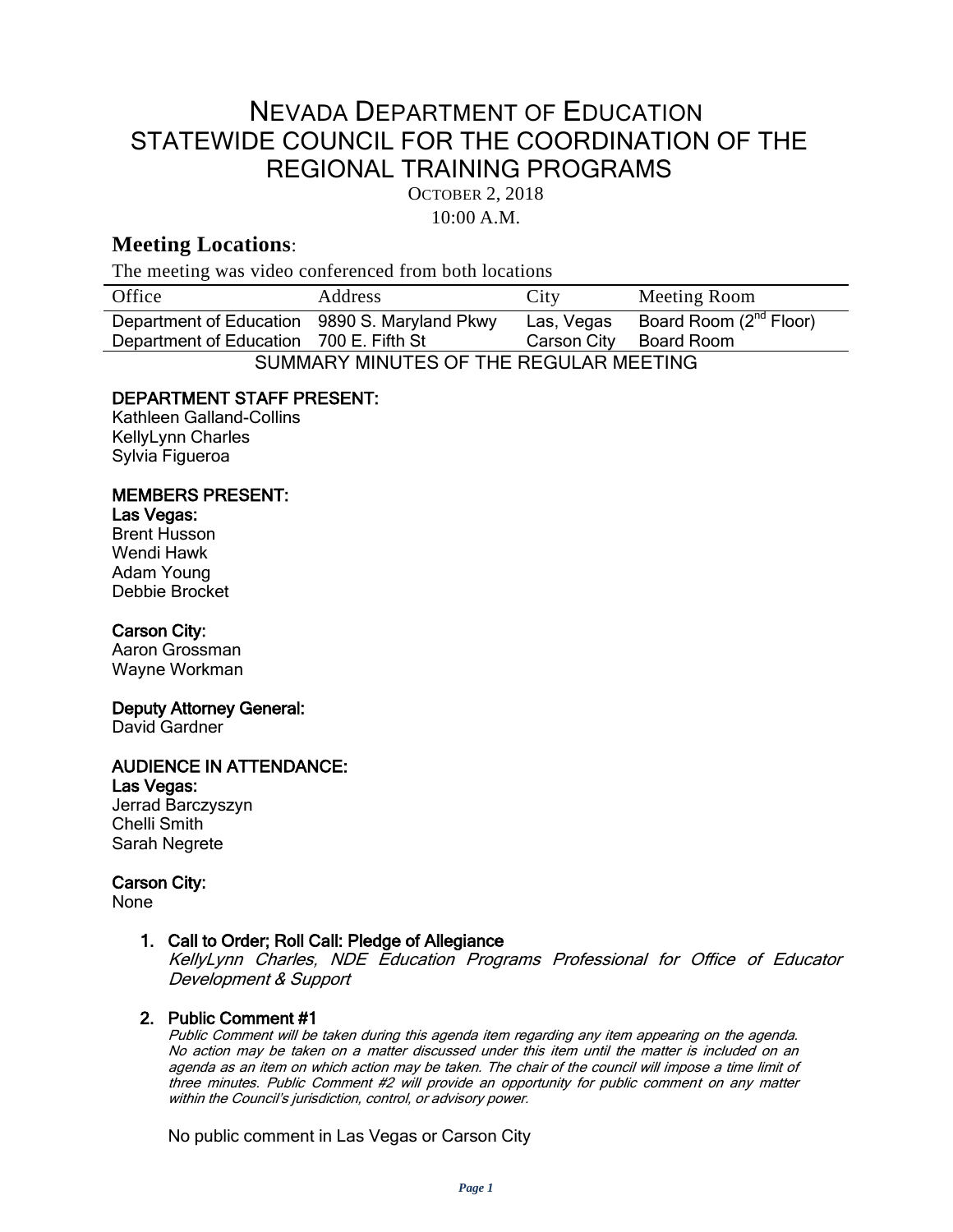#### 3. Welcome of New Members

KellyLynn Charles, NDE Education Programs Professional for Office of Educator Development & Support

New members, Adam Young (NNRPDP appointment) and Wayne Workman (NWRPDP appointment) introduced and welcomed to the RPDP council.

#### 4. Overview of Council Responsibilities (Information/Discussion)

KellyLynn Charles, NDE Education Programs Professional for Office of Educator Development & Support

Members will hear a review of the outlined Council responsibilities and scope of the Council's work as pursuant to NRS 391A.130.

Council responsibilities outlined in NRS 391A.135

- Adopt standards used in the review and approval of training
- **Establish statewide program concerning effective PIFE**
- Coordinate dissemination of information regarding training programs
- Disseminate information to the regional training programs
- Conduct long-range planning
- **Adopt procedures and criteria to report evaluation of programs**
- **Review and recommend necessary revisions to the 5-year plan**
- **Review and recommend necessary revisions to annual report**
- Ensures governing body of each program considers plans to improve student achievement
- Coordinates with the office of PIFE in carrying out the duties of the office
- Council reviews and approves budgets and budget revisions for each program.
- **Reviews and approves biennial budget submissions**

### 5. Nominations and Elections for Council Chair **Pursuant to NRS 391A.130**

(Information/Discussion/Possible Action) Representative from the Office of Chief Deputy Attorney General The Council will hear nominations and elect a Chair from among its members.

David Gardner Deputy Attorney General requests nominations to elect Chair. (Inaudible)

#### Nomination for Chair of the Council

Nominated: Member Workman nominates Member Adam Young No other nominations; no arguments Motion: Member Hawk makes a motion to put forth the recommended nomination of Member Adam Young for Chair of council. 2"<sup>d</sup>: Member Husson seconds All in favor Passes unanimously at 10:17AM

#### Nomination for Vice-Chair of the Council

Nominated: Member Husson nominates Member Wendi Hawk for Vice Chair No other nominations; no arguments Motion: Member Husson makes a motion to put forth the recommended nomination for Member Wendi Hawk for Vice Chair of council 2<sup>nd</sup>: Member Brocket seconds All in favor Passes unanimously at 10:19AM

KellyLynn Charles confirmed Vice Chair Hawk's term is ok.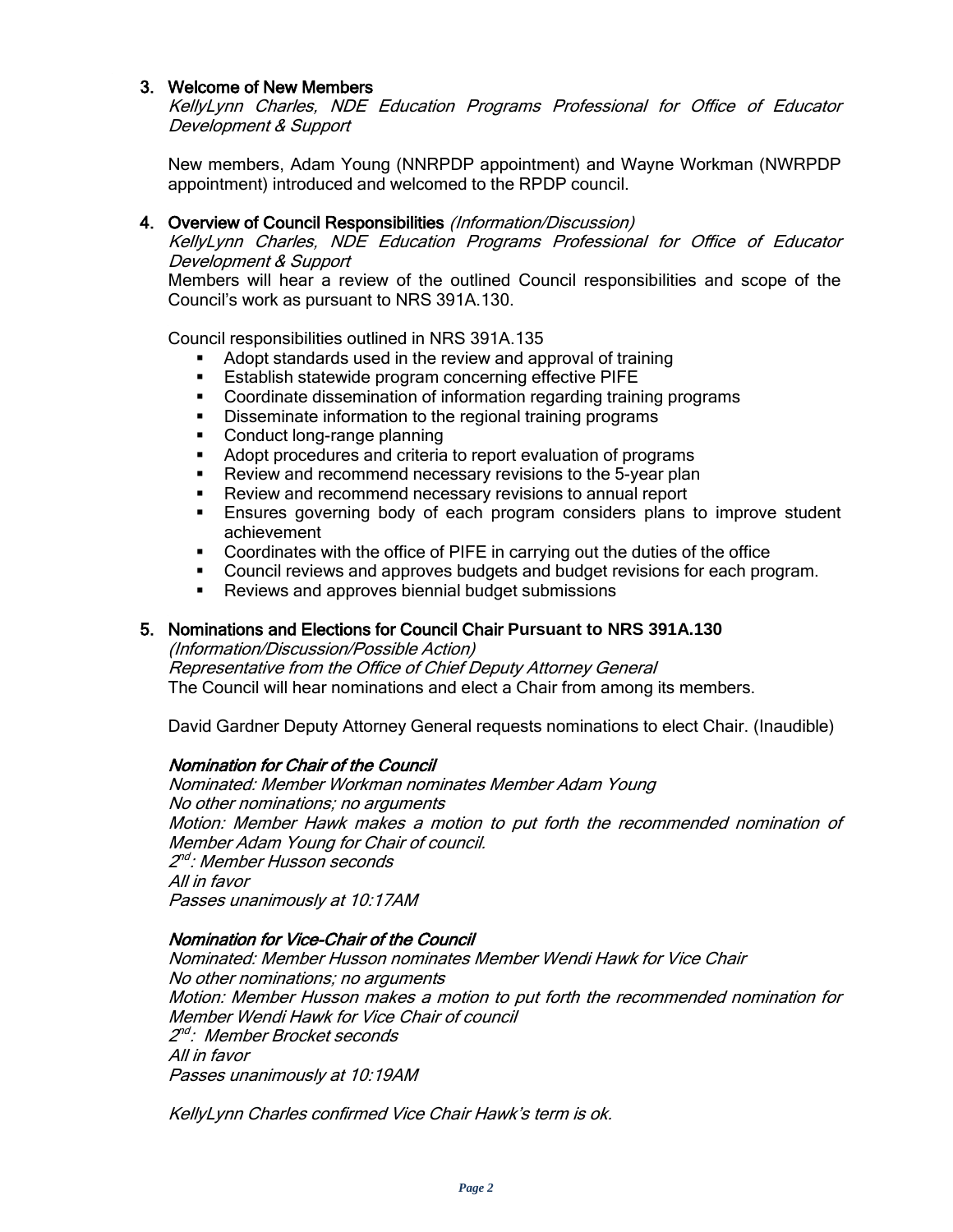#### 6. Approval of Prior Meeting Minutes for May 21, 2018 (Information/Discussion/Possible Action)

Motion: Member Hawk makes a motion to approve meeting minutes from May 21, 2018 2"<sup>d</sup>: Member Workman seconds All in favor Passes unanimously at 10:20AM

7. Nevada Department of Education Updates (Information/Discussion/Possible Action) Dena Durish, NDE Deputy Superintendent for Educator Effectiveness & Family Engagement and KellyLynn Charles, NDE Education Programs Professional for Office of Educator Development & Support

Members will hear updates from NDE regarding items of interest that may impact the work of the Council including, but not limited to:

Kat Collins provided update:

- **SB474 Task Force Update on Recommendations #7-10**
- Updated Professional Development Standards Regulations (LCB File No. R093-18) Heard at Legislation committee last week; Standards that were recommended by the task force have now been put into regulation.

### **8.** FY19 Budget Amendments *(Information/Discussion/ Possible Action)*

*Kirsten Gleissner, Director, NWRPDP; Chelli Smith, Director, SNRPDP; and Sarah Negrete, Director, NNRPDP*

One or more of the RPDP Directors may present requested amendments to their 2018- 2019 (FY19) budget. The Council will hear requests and justifications before taking possible action on proposed amendments to the FY19 budgets.

 Sarah Negrete, Director of NNRPDP on behalf of Kirsten Gleissner, Director, NWRPDP presented her budget amendment request for FY19. Due to not filling a position, requests funds to be used in other areas.

Motion: Member Husson moves to approve requested amendment to the NWRPDP budget to be moved to other areas. 2"<sup>d :</sup> Member Workman seconds All in favor. Passes unanimously at 10:26AM

#### 9. Presentation on the Professional Development Needs of Administrators

(Information/Discussion/Possible Action)

*Kathleen Galland-Collins, NDE Education Programs Supervisor for Office of Educator Development & Support*

Members will hear an update on the Professional Development needs of administrators regarding the NEPF as reported in the recent survey to possibly guide professional development plans for the 2018-2019 school year.

- Interviewed school leaders in 15 elementary schools, 8 middle schools, and 5 high schools across the state.
- Some common themes: additional support/training on developing and measuring SLGs, family engagement initiatives, analyzing/collecting/using data, and training and support on what metacognition and discourse look like in the classroom.
- **EXECT** Links provided on national research and reports.
- Experts at School Leaders Network encouraged districts and states to invest in leadership development beyond recruiting and placing principals.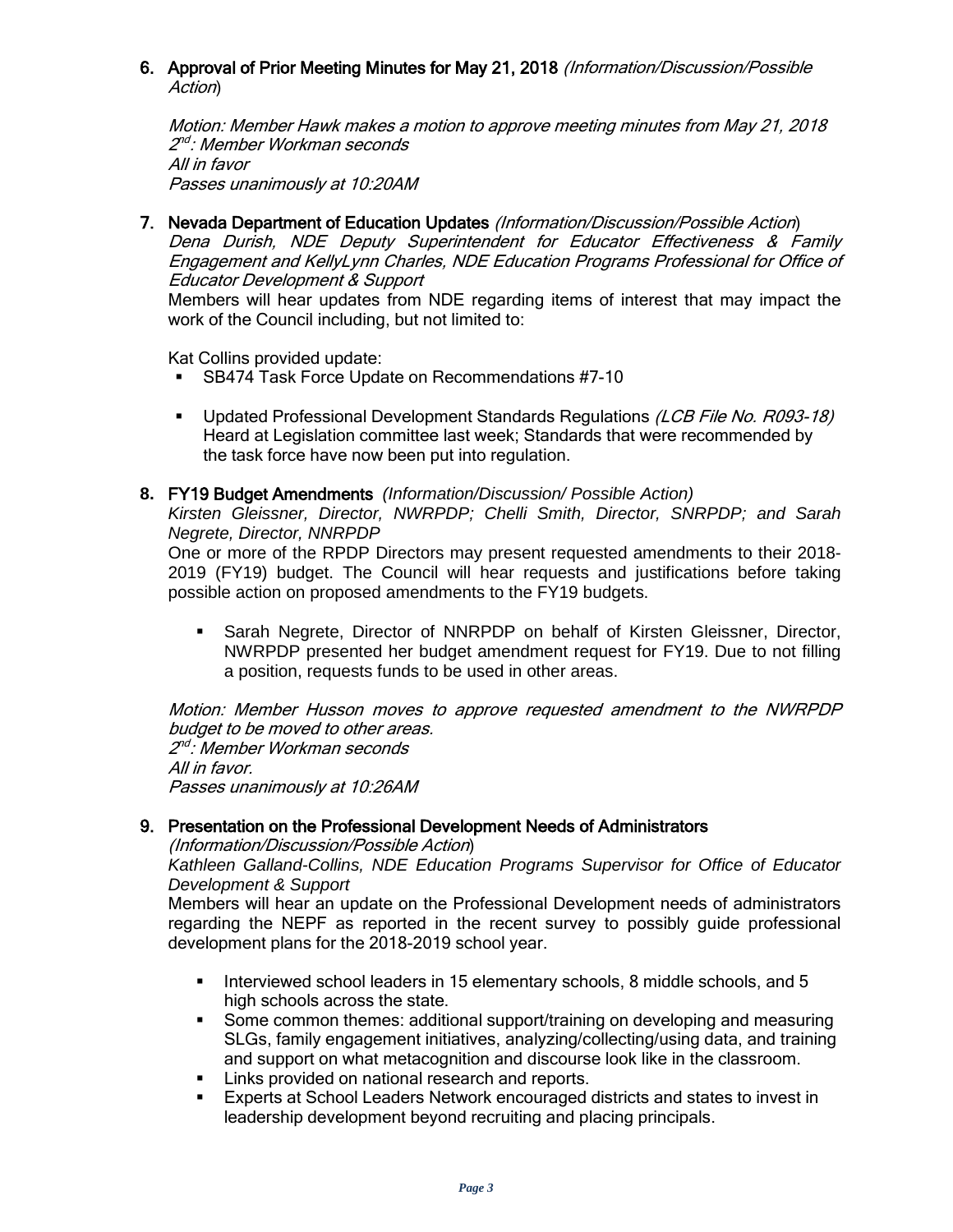Brief overview on national research on school leader professional development to help get ideas on how to use the \$100,000 that RPDPs have for school leadership development to use across the state.

Member Discussion

- Member Brocket can't release her administrative staff to all attend training during the day but would like online or web based trainings to be considered.
- Member Grossman would like to know when people report "they want additional" does it mean they like what they are getting and want more of it. Or does "additional" mean what they are getting is falling short and they want something different.
- Member Collins reported RPDP trainings had the most impact. Preliminary results from teacher and administrator survey can be found on the 8/29/18 TLC meeting page.
- Member Hawk had 2 questions.1) what was the performance ratings for schools? 2) What does creating and sustaining structures mean?
- Kat Collins answered questions. 1) It was a broad range. NEPF ratings data from 15-16 and 16-17 was looked at to look for schools that had a number of star ratings. Administrators were interviewed from a few schools that were chosen randomly to find any kind of trend in implementation or a trend in practices. Answer to the second question regarding creating and sustaining structures is one of the Administrator Standards in the NEPF and can be found on the NDE main page.
- Member Brocket asked if strong leadership skills are developed after 5-7 years, was that taken into consideration when interviewing principals in schools on the years that the principal was in the school? Indicating that those being interviewed are those that have been in schools a little bit longer might be able to implement or less time? Were those two compared and was it a factor when choosing schools?
- Member Collins stated that information was not available at that time so that was not done when choosing schools, but questions will be added to the process this year.
- **Member Husson would like to know what is ultimately the goal for collecting all** the information and documenting it?
- Member Pam Teel stated that RPDPs coming out and doing admin trainings monthly for the past four years has been very helpful.
- Member Wayne Workman agrees and states it has been immensely helpful to have the RPDPs available to the administrators for this training. There are monthly meetings and trainings provided to get everyone on same page in evaluating staff
- Chair Young added that because of the lack of resources that exists in small areas improvements would not exist without RPDPs.

# 10. Plan for use of Administrative Funds pursuant to NRS 391A. 130 subsection 9

#### (Information/Discussion/Possible Action)

Dena Durish, NDE Deputy Superintendent for Educator Effectiveness & Family Engagement and KellyLynn Charles, NDE Education Programs Professional for Office of Educator Development & Support

Members will discuss ideas for expending the \$100,000 Administrative Funds. Members may decide to request a submission of plans to be approved at the next Council meeting.

 KellyLynn Charles explained the Administrative funds and wording in NRS 391a.130 subsection 9 and how the council uses the money.

Member Discussion

 Member Husson asked if there are any gaps and if so can these funds go to fill those gaps.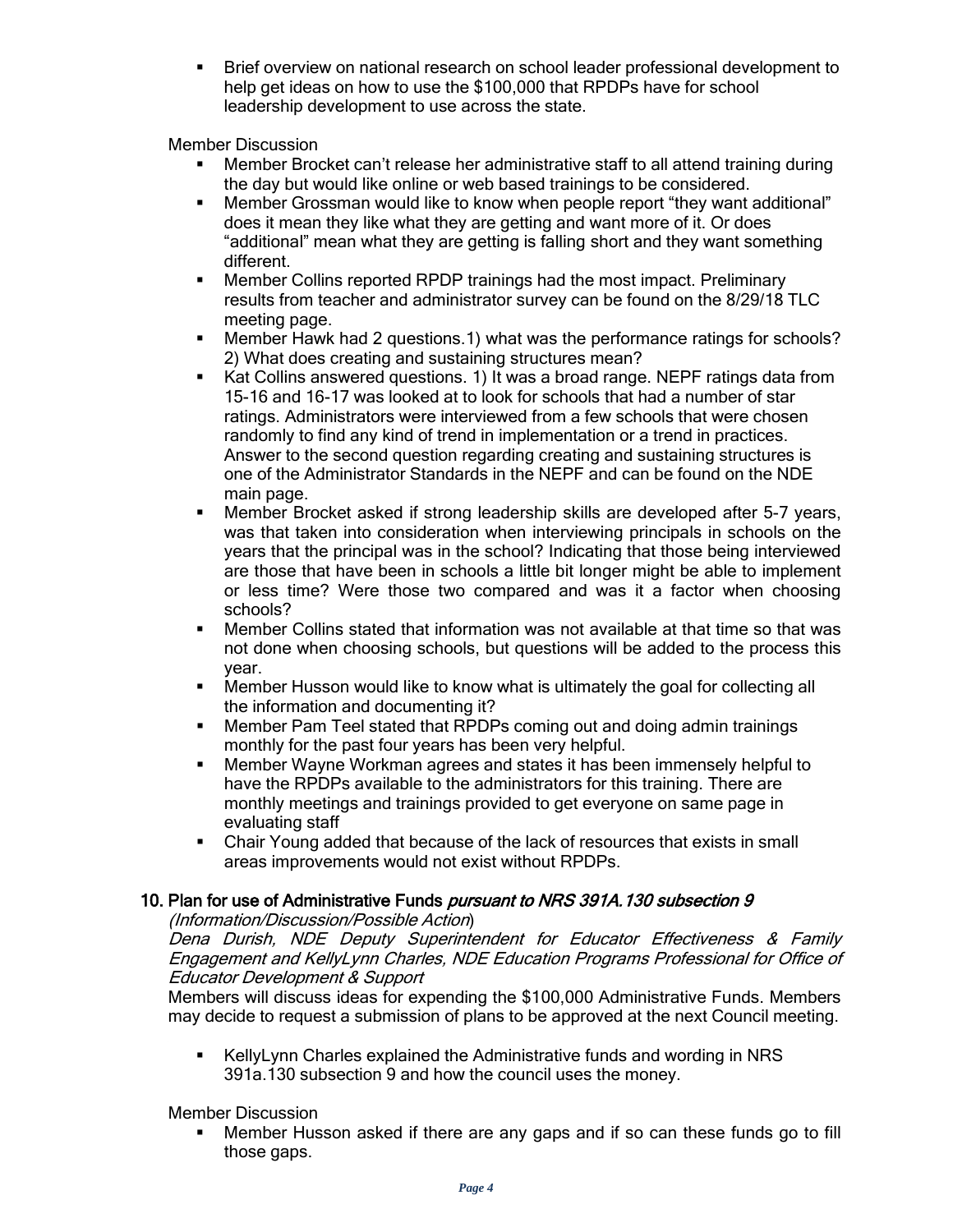- Chair Young stated the biggest barrier is the everyday urgent needs versus the strategic and long term thinking that are a huge part of the job and trying to balance those things.
- **Member Workman commented same issue in training the teaching staff is the** same issue with the administrators. Everyone is at a different level of their own professional growth. Difficult to lead instructionally because they are spending a lot of time managing.
- Member Hawk has concerns with overstepping bonds as a board? Where does Board's role begin/end? Is it the Board's duty to dictate uses of funds?
- Member Husson answered it is the Board's discretion to say how funds used. Role is to encourage different thinking to find solutions. Suggests looking at other industries to see how they solve issues.
- Chair Young stated decision making should maybe be done at the level affecting the people.
- Member Husson believes teaching how to make money go longer is better than just handing out the money.
- **Member Teel asked if at the next meeting to see plans for the money.**
- Member Hawk stated people want training. Agrees with the concept to propose plans but is not sure if all 3 regions can work together and come up with a plan with the \$100,000.
- Member Workman suggests if individual districts were to create their own plan, they would need to know how much they would be receiving.
- Member Teel said she is not suggesting individual school districts. Believes the RPDPs should have a comprehensive plan.
- Chelli Smith, Director of SNRPDP, meets with the other RPDP directors (Sarah and Kirsten) every other month to make sure they are all on the same page. Infrastructure needs to be developed to implement in each region but time needed to compose plan.
- Member Husson asked if it is more effective to address how to provide resources so they can meet the needs themselves rather than addressing individual needs.
- Chelli Smith stated money has been distributed to each specific school district so they can meet their needs.
- Sarah Negrete from NNRPDP had conversations with superintendents at Board meetings to determine regionally what administrators need for training.
- Chair Young- done at regional level; districts put forth those proposals. More strategic approach is to teach to fish and not give it.
- Husson- \$100,000 is an additional, extra money?
- Chelli Smith -yes, the money is extra money.
- Husson-large training; how to change structure of;
- **Sarah Negrete asked for clarification regarding leadership training for them vs** reports and budgets
- Chelli Smith- online tools for people that can't come face to face; needs from the council.
- Member Brocket- "putting fires out" reports keep them from doing what they need to do; RPDP has amazing resources for online training.
- Member Hawk- possible to give money \$100,000 to group as one group. What do RPDPs need from council?
- Sarah Negrete- RPDPs needs framework from Council. NEPF frameworks needs to be determined.
- Chair Young-instructional efforts, more leadership, impacting students.
- Sarah Negrete- Framework?
- Member Brocket- focusing on building and creating all administrators on how to develop a system and structures;
- Member Husson- money should be used to higher order thinking; well-trained administrators can "put out fires" and not cause more.
- Sarah Negrete- can the 3 (Sarah, Kirsten, and Chelli) of them put together a loose draft or shall the Council do that?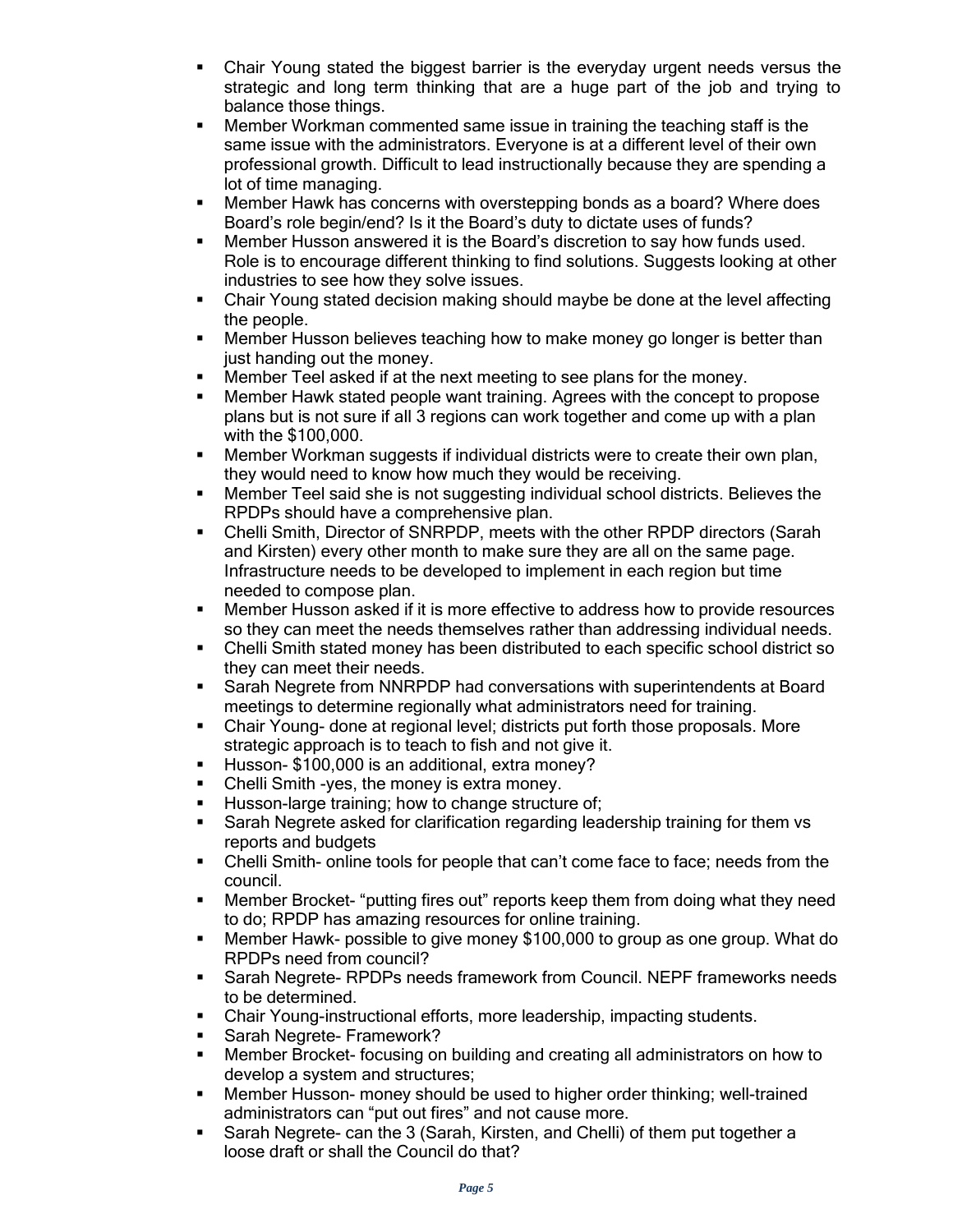- Chair Young- maybe a member of Council can help.
- Member Hawk- happy to be part of that and help RPDP do that; needs from survey should be a priority
- Chelli Smith- would like a draft, business models etc. to get started.
- Member Husson- days to do that draft, not weeks, move draft quickly.
- **Member Chelli-start process next week to start draft.**
- **Member Husson and Brocket want sooner.**
- Chelli Smith-by end of the following Friday.
- Member Grossman in Carson City- paradigms shifting?
- **Member Husson- who is getting and doing the training?**
- Member Workman Money is for 18-19 SY? Asking RPDP to put together framework?
- Member Husson believes it should start this SY. Use money to How to change PD.
- Member Hawk- To recap- the topics would address flexibility, mentorship with collaboration, problems solving to sustain structures, use all of that to address survey needs.
- Sarah Negrete Should the NEPF administrator framework be the lens through which we use to approach this work?
- Member Husson- Yes, NV has established the standards in practice; start thinking systemically as a state and then moving towards solutions;

The 3 directors, Member Hawk and Member Husson will assist them, forming an informal group.

David Gardner discusses rules regarding subcommittee.

Member Husson-will attempt to help the 3 directors to create a document to present later.

#### 11. Upcoming Legislative Session Overview and Considerations

(Information/Discussion/Possible Action)

Dena Durish, NDE Deputy Superintendent of Educator Effectiveness and Family Engagement.

Discussion on upcoming legislative BDRs and education issues

KLC suggest for next meeting so Dena can present that.

#### 12. Future Meeting Dates and Agenda Items (Information/Discussion/Possible Action)

KellyLynn Charles, NDE Education Programs Professional for Office of Educator Development & Support

- Chair Young wants to know if there is a calendar of mtgs.
- KellyLynn states not right now but a Doodle poll can be sent out
- **Member Husson- would like to schedule meetings**
- Chair Young wants a timeline of schedules for the year.
- Member Husson- suggests meetings in Doodle poll for not just the next meeting but future mtgs.
- KellyLynn are Mondays and Fridays ok for meetings, December is tight. Doodle poll (Mondays ok) at least 4 per year.
- Chair Young- can we schedule a date for the next meeting
- **Member Husson recommends around 11/12-11/16.**
- KellyLynn suggest the week of 11/7
- Member Hawk can't do Wednesday between 10:45 and 11:30

Doodle poll to be sent to members to determine next meeting. A separate Doodle poll will be sent regarding future meetings and member availability.